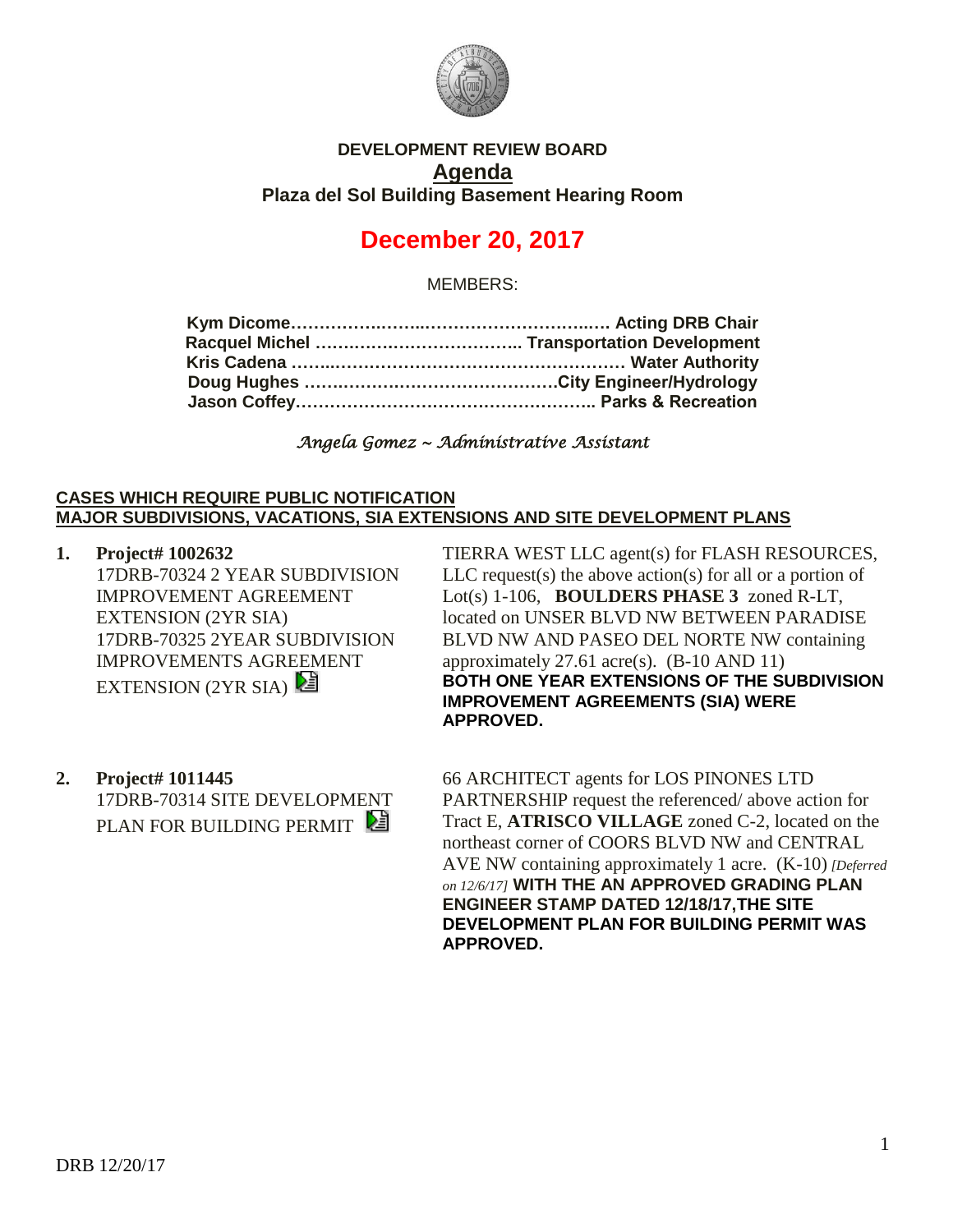#### **SITE DEVELOPMENT PLANS (EPC FINAL SIGN-OFF) AMENDED PLANS AND MASTER DEVELOPMENT PLANS (CITY COUNCIL FINAL SIGN-OFF)**

**3. Project# 1011481 (1000901)** 17DRB-70369 MINOR - SDP FOR **BUILDING PERMIT** 

HUITT-ZOLLARS, INC. agent(s) for ABCWUA request(s) the above action(s) for all or a portion of  $Lot(s)$  2-A, zoned SU-1, located on MIRANDA BETWEEN MIRANDA AND MONTANO containing approximately 4.5 acre(s). (E-12) **DEFERRED TO 1/10/18.**

**4. Project# 1003859** 17DRB-70334 EPC APPROVED SDP FOR SUBDIVISION

CONSENSUS PLANNING agent(s) for SILVERLEAF VENTURES, LLC request(s) the above action(s) for all or a portion of Tract(s) 1 AND 2, **NORTH ANDALUCIA AT LA LUZ** zoned SU-1 FOR C-2 (23.3 AC MAX), O-1 (11.7 AC MAX), PRD (20 DU/AC), located on SOUTHEAST CORNER OF COORS BLVD NW AND SAN MATEO RD NW containing approximately 22.51 acre(s). (E-12) *[Deferred on 12/13/17]***REMOVE FROM AGENDA – APPROVED 12/13/17.**

## **MINOR PLATS, FINAL (MAJOR) PLATS, AMENDED PLATS AND PLANS**

**5. Project# 1002739 (1007871)** 17DRB-70365 MINOR - PRELIMINARY/ FINAL PLAT APPROVAL

ARCH & PLAN LAND USE CONSULTANTS agent(s) for LAS VENTAS NM, INC request(s) the above action(s) for all or a portion of Lot(s) 1-6, **BISHOPS COMPOUND** zoned R-LT, located on CALLE OBISPO BETWEEN CANDELARIA RD AND ORO VISTA RD containing approximately .76 acre(s). (G-12) **THE PRELIMINARY/ FINAL PLAT WAS APPROVED WITH FINAL SIGN OFF DELEGATED TO PLANNING TO REFERENCE VACATION ON THE PLAT AND FOR DIMENSION INDICATION.**

**6. Project# 1005029** 17DRB-70364 MAJOR - FINAL PLAT APPROVAL<sup>[24]</sup>

ISAACSON AND ARFMAN PA agent(s) for STORMCLOUD, LLC request(s) the above action(s) for all or a portion of Tract(s) TRACT A OF BULK LAND PLAT OF TRACTS A, B, C, **STORMCLOUD (TBKA STORMCLOUD SBD UNIT 5)** zoned SU-2/R-LT, located on TIERRA PINTADA WEST OF UNSER NW containing approximately 21.4037 acre(s). (H-9) **THE FINAL PLAT WAS APROVED WITH FINAL SIGN-OFF DELEGATED TO CITY ENGINEER FOR INDICATION OF FLOOD PLANE AND TO PLANNING FOR AMAFCA SIGNATURE.**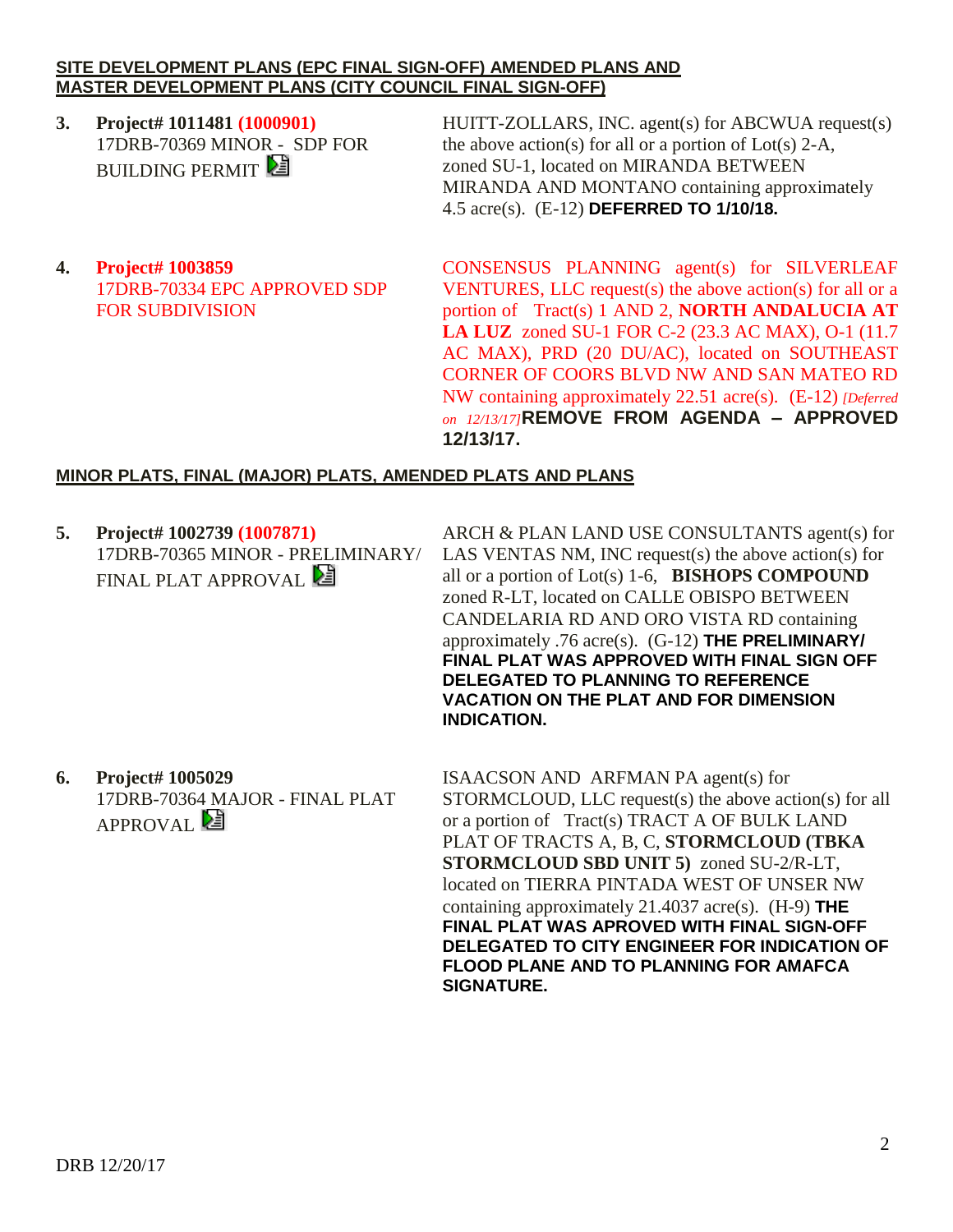- **7. Project# 1011315** 17DRB-70367 MINOR - PRELIMINARY/ FINAL PLAT APPROVAL
- ARCH AND PLAN LAND USE CONSULTANTS agent(s) for KARL & JANICE ROEPKE request(s) the above  $action(s)$  for all or a portion of  $Lot(s)$  11 AND 12,  $Block(s)$ 5, **LA SALA GRANDE ADDN** zoned R-1, located on 8401 LA CAMILA RD NE BETWEEN WYOMING BLV AND CANDELARIA RD NE containing approximately .34 acre(s). (G-20) **THE PRELIMINARY/FINAL PLAT WAS APPROVED WITH FINAL SIGN OFF DELEGATED TO PLANNING FOR UTILITY COMPANIES SIGNATURES.**
- **8. Project# 1011448** 17DRB-70361 MINOR - PRELIMINARY/ FINAL PLAT APPROVAL **PE**

CARTESIAN SURVEYS INC agent(s) for AHMET TIRYAUKI & MARTHA TIRYAKI request(s) the above  $action(s)$  for all or a portion of  $Lot(s)$  10-12, 7-12, 7-9, Block(s) 11, 10, 9, **SWEARINGEN-MAYBERRY'S, HINTON'S AND MILE-HI ADDITION** zoned R-2, located on MARBLE BETWEEN VALENCIA AND SAN PEDR ONE containing approximately 2.3768 acre(s). (J-18) **THE PRELIMINARY/FINAL PLAT WAS APPROVED WITH FINAL SIGN OFF DELEGATED TO PLANNING FOR AGIS DXF AND UTILITY COMPANIES SIGNATURES.**

**9. Project# 1011477**

17DRB-70360 MINOR - PRELIMINARY/ FINAL PLAT APPROVAL

PRECISION SURVEYS INC agent(s) for TANAGER COMPANY LLC request(s) the above action(s) for all or a portion of Lot(s) 1-6, 1-5, 1-2, AND 3-6, Block(s) 16, 17, AND 1, **ANDERSON ADDITION** located on 1ST ST AND CONSTITUTION AVE containing approximately 2.19 acre(s). (J-14) **THE PRELIMINARY/FINAL PLAT WAS APPROVED WITH FINAL SIGN OFF DELEGATED TO PLANNING FOR SIDEWALK EXHIBIT AND UTILITY COMPANIES SIGNATURES.**

**10. Project# 1011478**

17DRB-70362 MINOR - PRELIMINARY/ FINAL PLAT APPROVAL **PE** 

WAYJOHN SURVEYING INC agent(s) for PAUL AND LINDA PICKARD request(s) the above action(s) for all or a portion of Lot(s) E.20' LOT 8, ALL OF LOT 9, PORTION OF 10, Block(s) 2, **SANDIA MANOR** zoned R-1, located on HILLDALE RD NE BETWEEN LA JOLLA PL NE AND OAKWOOD PL NE containing approximately .5167 acre(s). (K-23) **INDEFINTELY DEFERRED.**